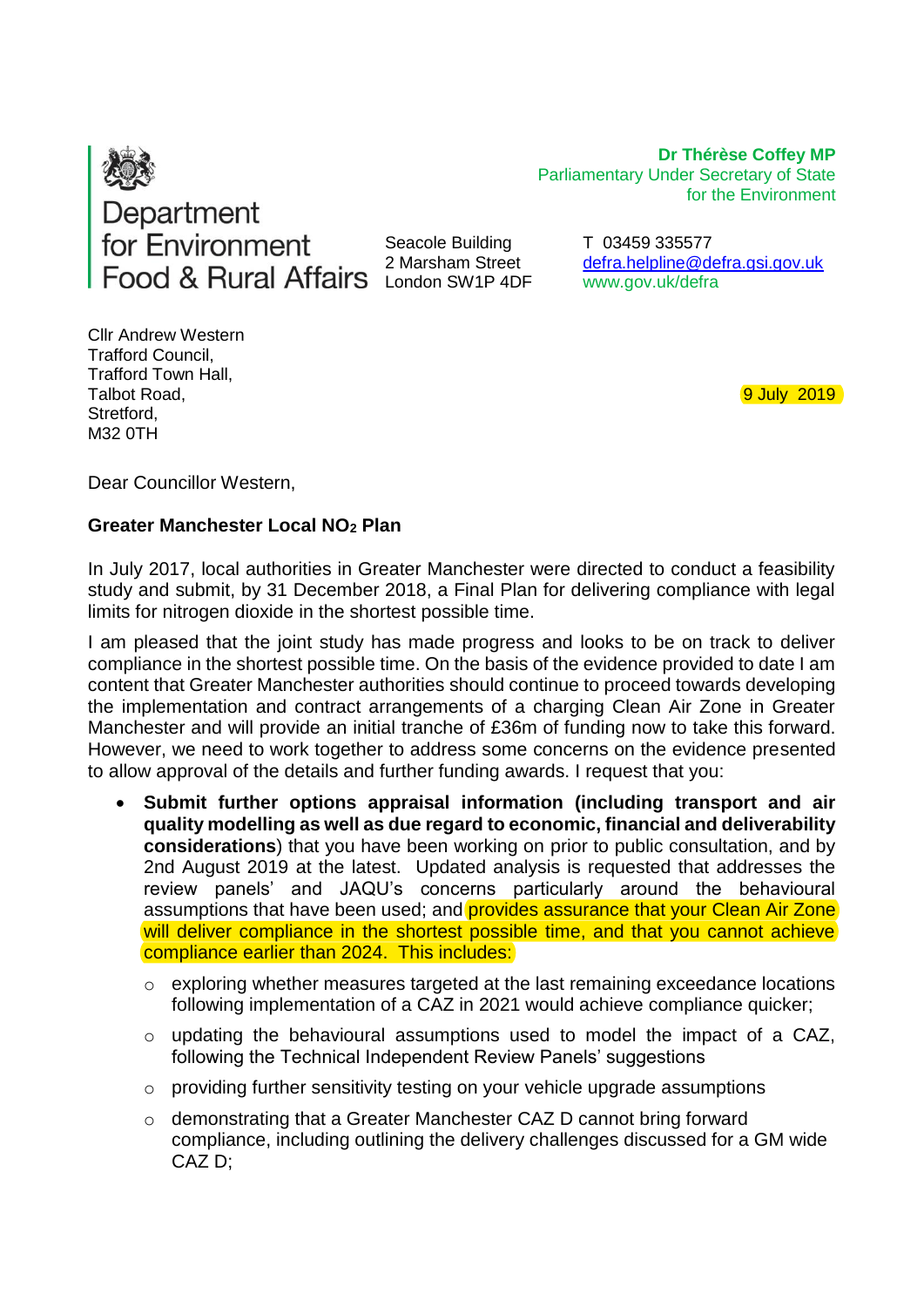My officials have already requested this and have been in contact with your officials at TfGM to discuss the detail of this request. This evidence should be used to update the measures. In prioritising your approach to evidence we would expect that these asks would take precedence over the development of the Clean Air Fund/mitigation type measures. This will enable decision-making on what additional measures to the charging Clean Air Zone in 2021 are needed to deliver compliance in the shortest possible time and consider whether any targeted exemptions are appropriate. These additional measures could include the proposed inner ring road CAZ

- **Provide updated Implementation Fund and Clean Air Fund proposals** I recognise the need to support individuals and businesses affected by the charging Clean Air Zone, and we will provide support for those drivers affected, but this support will be dependent on the measures required to deliver compliance and their impact. I note that you have identified a very significant funding bid and we need fuller justification for each measure identified. As it stands the approach you have taken does not demonstrate the scale of support that is appropriate. The bid maintains that all funding measures are needed to deliver compliance, and does not identify those measures that are needed to mitigate the impacts of a scheme. Therefore, I request you provide updated proposals that are informed by the revised modelling and a clearer understanding of what is specially required to deliver compliance and what is needed for mitigation.
- **Prepare to implement the scheme** I expect the feedback that has already been fed through to TfGM from JAQU and the independent review panels to be addressed in developing the commercial, financial and management arrangements for the scheme to be outlined in the Full Business Case. The options appraisal should include a detailed delivery timeline and confirmation of delivery and procurement approaches. I note you have discussed with JAQU officials your plans for an 'interim' FBC step, followed by a final FBC in 2021 as part of delegated approvals confirming final costs. I accept the approach outlined is pragmatic in dealing with a scheme of this scale. This interim full business case should be received by 31 December 2019 at the latest setting out how a scheme will be implemented in 2021 and include the costs for CAZ implementation. All public consultation necessary in respect of the scheme identified in the full business case should also have been completed.

To ensure delivery of  $NO<sub>2</sub>$  compliance in the shortest possible time, I attach to this letter a Ministerial Direction requiring Greater Manchester councils to implement a charging Clean Air Zone Class C (without a van exemption until 2023) with additional measures; and for local authorities to jointly submit to JAQU revised evidence and by 2 August and a Full Business Case by 31 December at the latest.

I also note your Outline Business Case contained a number of wider asks for Government that I should also address.

*Clear arrangements and funding to develop workable vehicle renewal scheme/upgrade Measures; and the replacement of non-compliant buses*. We are already liaising with you about your proposed vehicle renewal schemes. While we are not proposing to take forward a national scrappage scheme at this time, we have not restricted the types of measures local authorities could bid for from our Clean Air Fund. It is open to you to propose a local scrappage scheme, as I know has been considered, including considering the needs of the bus sector and taking account of the comments above.

*Action to tackle the air quality impact of the SRN in the region:* Highways England are working up plans for exceedances identified by national modelling on their network. While this is not expected to include charging on the SRN, Highways England are looking at a range of measures such as traffic management, speed limits and barriers. They are also working with Local Authorities to understand the impacts of the local air quality plans and